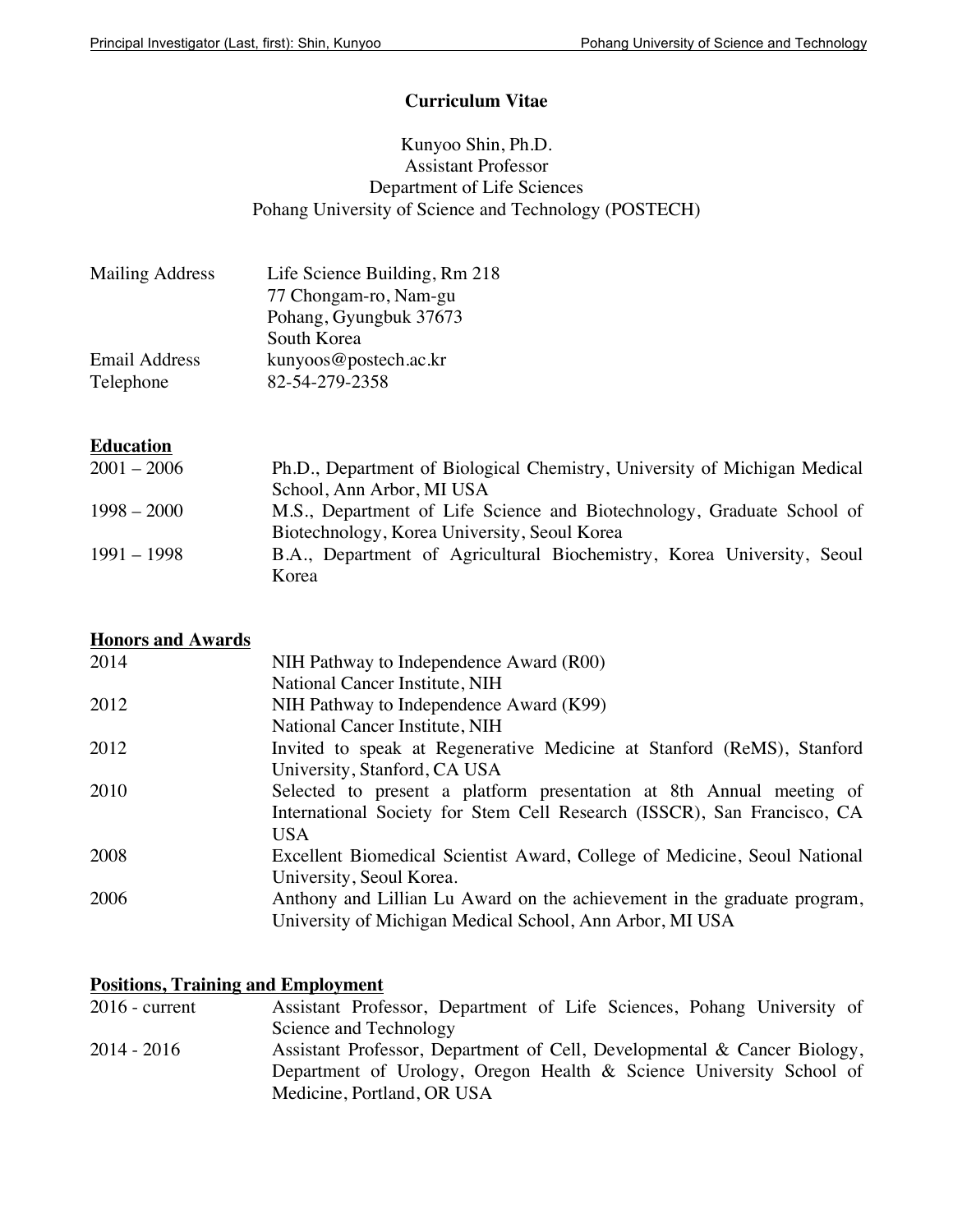| 2014-2016     | Member, Knight Cancer Institute, Oregon Health & Science University,<br>Portland, OR USA                                                                                                                            |
|---------------|---------------------------------------------------------------------------------------------------------------------------------------------------------------------------------------------------------------------|
| 2014-2016     | Member, OHSU Center for Spatial Systems Biomedicine, Oregon Health &<br>Science University, Portland, OR USA                                                                                                        |
| $2012 - 2014$ | Instructor, Institute for Stem Cell Biology and Regenerative Medicine,<br>Stanford University School of Medicine, Stanford, CA USA                                                                                  |
| $2008 - 2012$ | Research Associate in the laboratory of Dr. Phil Beachy, Howard Hughes<br>Medical Institute, Institute for Stem Cell Biology and Regenerative Medicine,<br>Stanford University School of Medicine, Stanford, CA USA |
| $2007 - 2008$ | Postdoctoral fellow in the laboratory of Dr. Stefan Heller, Department of<br>Otolaryngology/Head and Neck Surgery, Stanford University School of<br>Medicine, Stanford, CA USA                                      |
| $2006 - 2007$ | Postdoctoral fellow in the laboratory of Dr. Andrew McMahon, Department of<br>Molecular and Cellular Biology, Harvard University, Cambridge, MA USA                                                                 |
| $2001 - 2006$ | Graduate Student Research Assistant in the laboratory of Dr. Ben Margolis,<br>Howard Hughes Medical Institute, Department of Biological Chemistry,<br>University of Michigan Medical School, Ann Arbor, MI USA      |
| 2002          | Teaching Assistant, Department of Biological Chemistry, University of<br>Michigan Medical School, Ann Arbor, MI USA                                                                                                 |
| $2000 - 2001$ | Researcher, Hyonam Kidney Laboratory, SoonChunHyang University<br>Hospital, Seoul Korea                                                                                                                             |
| 1998 - 2000   | Research and Teaching Assistant, Department of Life Science and<br>Biotechnology, Graduate School of Biotechnology, Korea University, Seoul<br>Korea                                                                |

#### **Other Experience and Professional Membership**

| $2014$ - current | Member, American Association for Cancer Research (AACR)      |
|------------------|--------------------------------------------------------------|
| $2010$ - current | Member, International Society for Stem Cell Research (ISSCR) |
| $2014$ - current | Editorial Board, Bladder                                     |

#### **Publications**

Lim, A**\$** , **Shin K\$,\***, Zhao, C, Kawano, C, Beachy PA**\***. Spatially restricted Hedgehog signaling regulates HGF-induced branching of the adult prostate. **Nat Cell Biol**. 2014 Dec;16(12):1135-45. **\$** Cofirst authors. **\***Co-corresponding authors.

**Shin K\*,** Lim A, Zhao C, Sahoo D, Pan Y, Spiekerkoetter E, Liao JC, Beachy PA\*. Hedgehog signaling restrains bladder cancer progression by eliciting stromal production of urothelial differentiation factors. **Cancer Cell.** 2014 Oct 13;26(4):521-33. \*Co-corresponding authors.

**Shin K\*,** Lim A, Odegaard JI, Honeycutt JD, Kawano S, Hsieh MH, Beachy PA\*. Cellular Origin of Bladder Neoplasia and Tissue Dynamics of its Progression to Invasive Carcinoma. **Nat. Cell Biol.** 2014 May;16(5):469-78. \*Co-corresponding authors. *Highlighted in Nat. Rev. Cancer. 2014 Jun;14(6):386-7. Highlighted in Nat. Rev. Urol. 2014 Jun;11(6):302.*